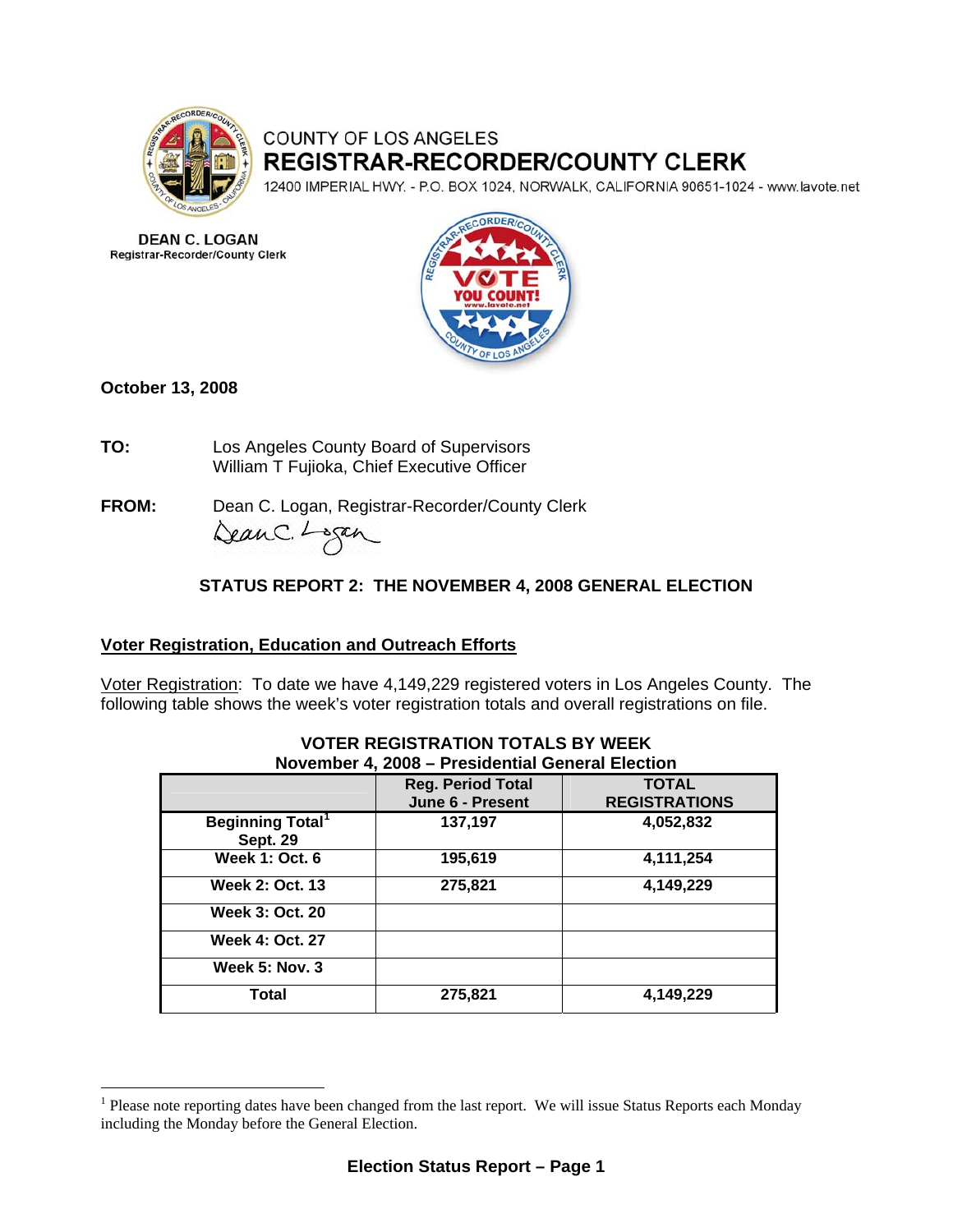On October 20, 2008, the RR/CC hosts the close of voter registration "Midnight Madness" event. We will staff voter registration and information booths throughout the county until 12:00 midnight to allow all eligible citizens the option of registering to vote before the legal cutoff for this election.

The following sites are confirmed registration locations for the Midnight Madness event:

| District 1: | Dodger Stadium, 1000 Elysian Park Ave., Los Angeles               |
|-------------|-------------------------------------------------------------------|
|             | Starbucks, 9028 Flair Dr, El Monte                                |
| District 2: | Magic Johnson Starbucks, 5301 W. Centinela Ave., Los Angeles      |
|             | The Korea Daily, 690 Wilshire Place, Los Angeles                  |
| District 3: | West Hollywood City Hall, 8300 Santa Monica Blvd., West Hollywood |
|             | Wendy's, 17684 Sherman Way, Van Nuys                              |
|             | Wendy's, 14645 Roscoe Blvd, Panorama City                         |
| District 4: | RR/CC Headquarters, 12400 Imperial Highway, Norwalk               |
|             | Long Beach City Hall, 333 Ocean Blvd., Long Beach                 |
| District 5: | Westfield Valencia Town Center, 24201 Valencia Blvd., Valencia    |
|             | Wendy's, 18507 Devonshire St., Northridge                         |
|             | Starbucks, 942 Arrow Hwy, San Dimas                               |

Additional locations will be established through our community partnerships. Promotional information about close of registration events and activities will be posted on our website [\(www.lavote.net](http://www.lavote.net/)) as they become available.

In addition to our regular voter registration outreach at parades, festivals, neighborhood meetings and other venues we sponsored voter outreach and education booths at Dodger Stadium and at the UCLA Bruins. These events are linked to an aggressive voter information Public Service Announcement (PSA) campaign that highlights Help America Vote Act (HAVA) requirements including accessibility and multi-lingual services.

The RR/CC has developed a contingency plan in anticipation of large numbers of new voter registrations. We will incorporate staff from all bureaus within the department to assist in data entry and we will enter all registrations received through the close of registration by Election Day. We have also developed and will implement a "robo-call" program that notifies newly registered voters throughout the County of their voting options, how to access a sample ballot and how to check their polling place location. Additionally, we will continue our call program to voters whose polling places have changed notifying them of their options for confirming their correct polling places.

#### **Voter Registration Integrity:**

We have followed national media stories concerning allegedly fraudulent voter registration efforts; specifically those associated with a group called "Acorn". RR/CC records indicate there has been no recent distribution or receipt of voter registration affidavits from this group. We have referred one case of alleged registration irregularity to the District Attorney relating to a change of party transaction during the June 2008 Statewide Direct Primary by the organization Young Political Major (YPM).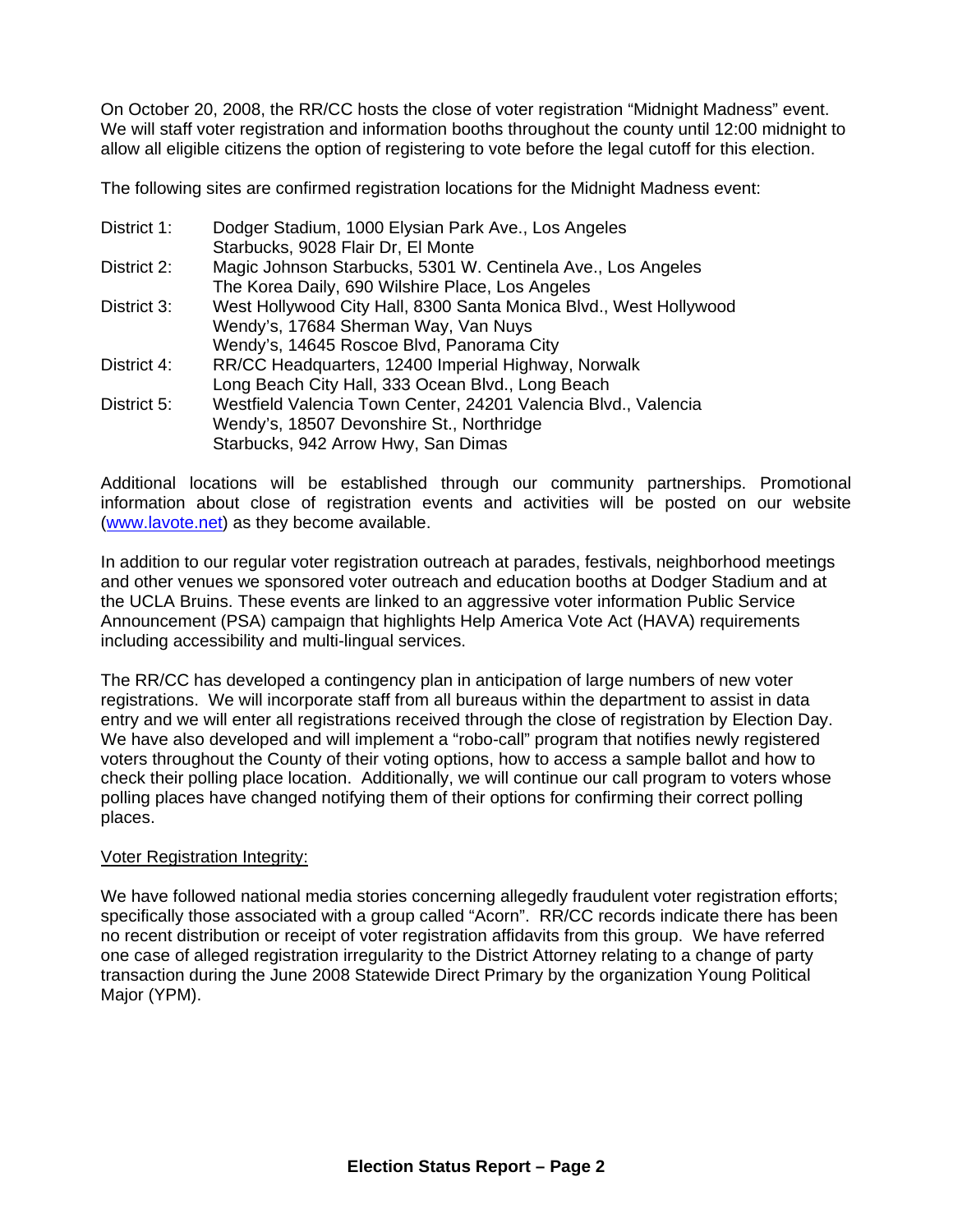Voter Education and Outreach Activities: We are partnered with multiple organizations to provide outreach, registration and education services to Los Angeles County voters and eligible citizens.  $2$ 

On Friday, September 19, RR/CC staff and I attended the Dodgers/Giants game with Secretary of State Debra Bowen, who threw out the first pitch. Secretary Bowen and I toured our five voter registration booths at Dodger Stadium and produced a PSA encouraging LA County residents to register and vote. Dodger personnel handed out a "flip book" with the RR/CC "Vote You Count!" logo and message to the first 50,000 fans at the game. RR/CC contact information was included inside the front cover. Additionally, our "Vote You Count!" logo and "Register to Vote" message was displayed throughout the entire game on the stadium's LED ribbon board.

Last week I gave an interview on KRTH/KTWV where I discussed the RR/CC's election preparation, voter registration and other election-related issues. Additionally, I appeared on the Tim Conway, Jr. show on 97.1 FM and KCAL 9, "Spotlight on the Community" on KABC and KLOS radio, and Jacqui Stephens' "L.A. Speaks Out" radio program on KJLH 102.3. We also partnered with the UCLA Bruins where we had a voter information, education and registration booth at last Saturday's game. The RR/CC received sponsorship recognition throughout the game. We have online presence on the UCLA web site through November 4 and we have placed an ad in the UCLA Bruin Newsletter.

We extended our PSA outreach efforts to 24 cities throughout Los Angeles County who either broadcast them on their local access television channels or provide a link to our PSA's from their wesites..

Please visit our web site at [www.lavote.net](http://www.lavote.net/) for recorded PSAs and graphic promotional materials. Log into our new Press Room and click on "PSAs", "Video Library", and "Audio" to see and listen to our campaign.)

 $\overline{a}$ 

<span id="page-2-0"></span><sup>&</sup>lt;sup>2</sup> Key partnerships for this election include: Los Angeles Dodgers; UCLA Bruins; CBS Television (including KCBS Channel 2 and KCAL Channel 9); CBS Radio (including 93.1 JACK FM, 980 AM KFWB, 97.1 KLSX, 1070 AM KNX, 106.7 FM KROQ, 101.1 KRTH FM, 94.7 KTWV FM); CBS Outdoor; L.A. Sentinel Newspaper; KJLH Radio 102.3; Los Angeles Times; and he Daily News. Spanish language multilingual outreach includes: Univision TV Channel 34; Univision Radio KLOVE 107.5; Entravision Communications Corporation (including 107.1 Super Estrella, 103.1 INDIE, 97.5 Jose); andLaOpinion Newspaper. Asian language multilingual media outreach includes: LA 18 KSCI (Asian) Television; Los Angeles Asian Journal; The Korea Times; The Korea Daily; Rafu Shimpo; Chinese Daily News; Multi-lingual Radio Broadcasting Inc., (Vietnamese, Cantonese, Korean, Mandarin, Japanese); and Nguoi-Vet Daily News.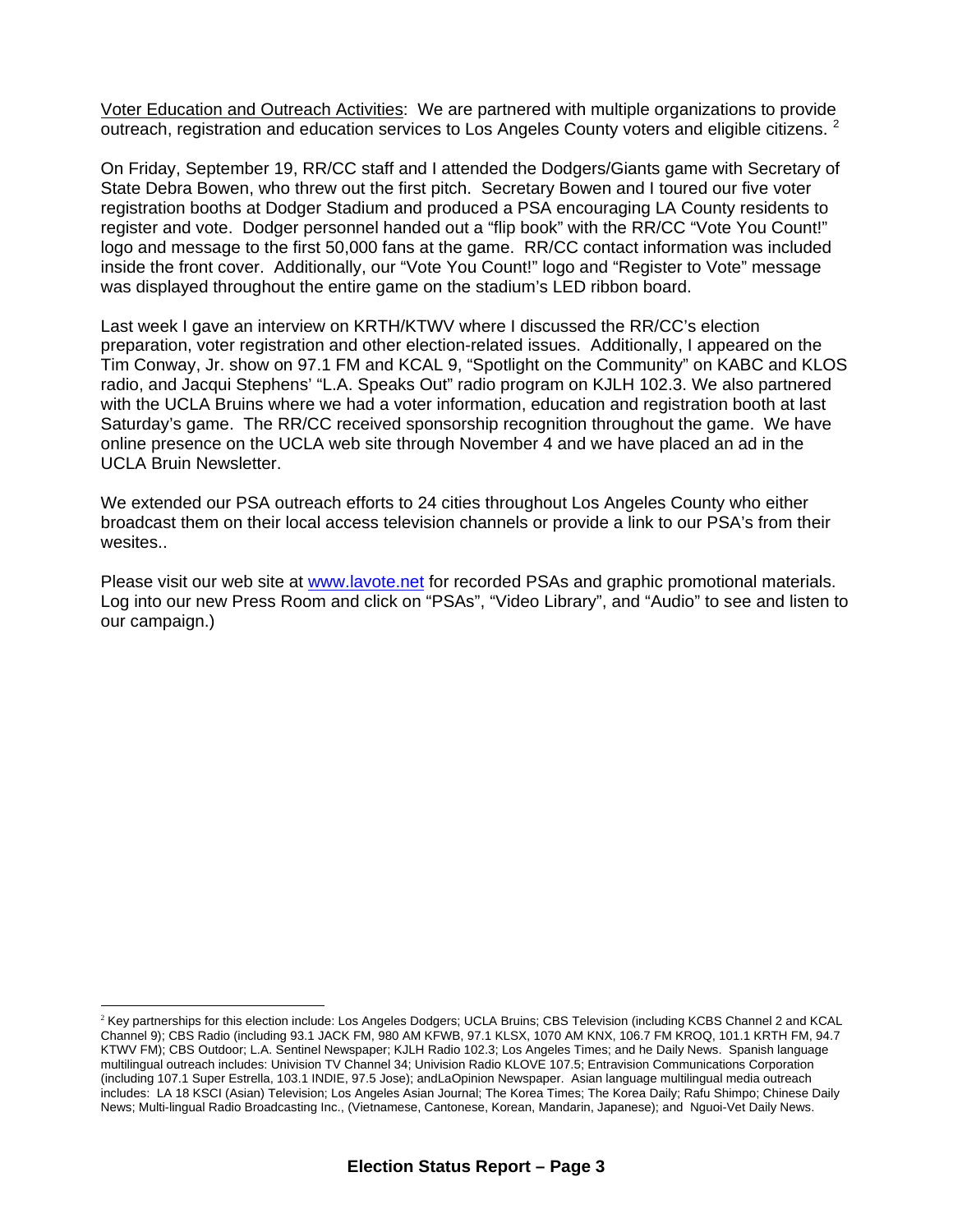#### **Vote By Mail, Sample Ballots and Military/Overseas Ballots**

The following is a table of our Vote By Mail and Sample Ballot Statistics. These will be updated on a weekly basis.

|                                                 | <b>VOTE BY MAIL<sup>3</sup></b> |                                     | <b>SAMPLE</b><br><b>BALLOT</b> | <b>MILITARY &amp; OVERSEAS</b><br><b>BALLOTS</b> |                  |               |                 |
|-------------------------------------------------|---------------------------------|-------------------------------------|--------------------------------|--------------------------------------------------|------------------|---------------|-----------------|
|                                                 | <b>Requested</b>                | <b>Mailed</b>                       | <b>Returned</b>                | Mailed <sup>4</sup>                              | <b>Requested</b> | <b>Mailed</b> | <b>Returned</b> |
| <b>Begin</b><br><b>Sept. 29</b>                 | 525,831                         | <b>Begins</b><br>$E-29$<br>(Oct. 6) | N/A                            | 312,742                                          | 20,494           | 17,511        | N/A             |
| <b>WEEK</b><br>1<br>Oct. 6                      | 92,056                          | <b>Begins</b><br>$E-29$<br>(Today)  | N/A                            | 3,145,762                                        | 2,379            | 5,722         | 3,033           |
| <b>WEEK</b><br>$\overline{2}$<br><b>Oct. 13</b> | 98,157                          | 642,235                             | 43,848                         | 549,907                                          | 592              | 592           | 3,033           |
| <b>WEEK</b><br>3<br><b>Oct. 20</b>              |                                 |                                     |                                |                                                  |                  |               |                 |
| <b>WEEK</b><br>4<br><b>Oct. 27</b>              |                                 |                                     |                                |                                                  |                  |               |                 |
| <b>WEEK</b><br>5<br><b>Nov. 3</b>               |                                 |                                     |                                |                                                  |                  |               |                 |
| <b>TOTAL</b>                                    | 716,044                         | 642,235                             | 43,848                         | 4,008,411                                        | 23,825           | 23,825        | 3,033           |

#### **VOTE BY MAIL, SAMPLE & MILITARY/OVERSEAS BALLOT REPORTS November 4, 2008 – Presidential General Election**

Vote By Mail Ballots: Voting instructions are included in all Vote By Mail ballot packets. Vote by mail mailings began Monday, October 6 and will be mailed through October 28. Ballots must be returned to the RR/CC Headquarters in Norwalk no later than 8:00 p.m. on Election Day. Voted ballots may also be turned in at any Los Angeles County polling place on Election Day.

The RR/CC's new VOTE BY MAIL STATUS FUNCTION is now operable and on our web site located at [www.lavote.net](http://www.lavote.net/). As previously stated, the function allows voters who have applied for a Vote By Mail ballot to check the date we processed their Vote By Mail application, the date we mailed their Vote By Mail ballot, the date we received their voted ballot, whether or not the ballot was challenged – and if it was challenged, the reason for the challenge.

 $\overline{a}$ 

<span id="page-3-0"></span><sup>&</sup>lt;sup>3</sup> Our Vote By Mail totals include Permanent Vote By Mail voters, declared Vote By Mail precinct voters and Military and Overseas voters.

<span id="page-3-1"></span><sup>&</sup>lt;sup>4</sup> Note that this figure constitutes booklets that are confirmed mailed by the USPS and not ballots that have been picked up from the RR/CC.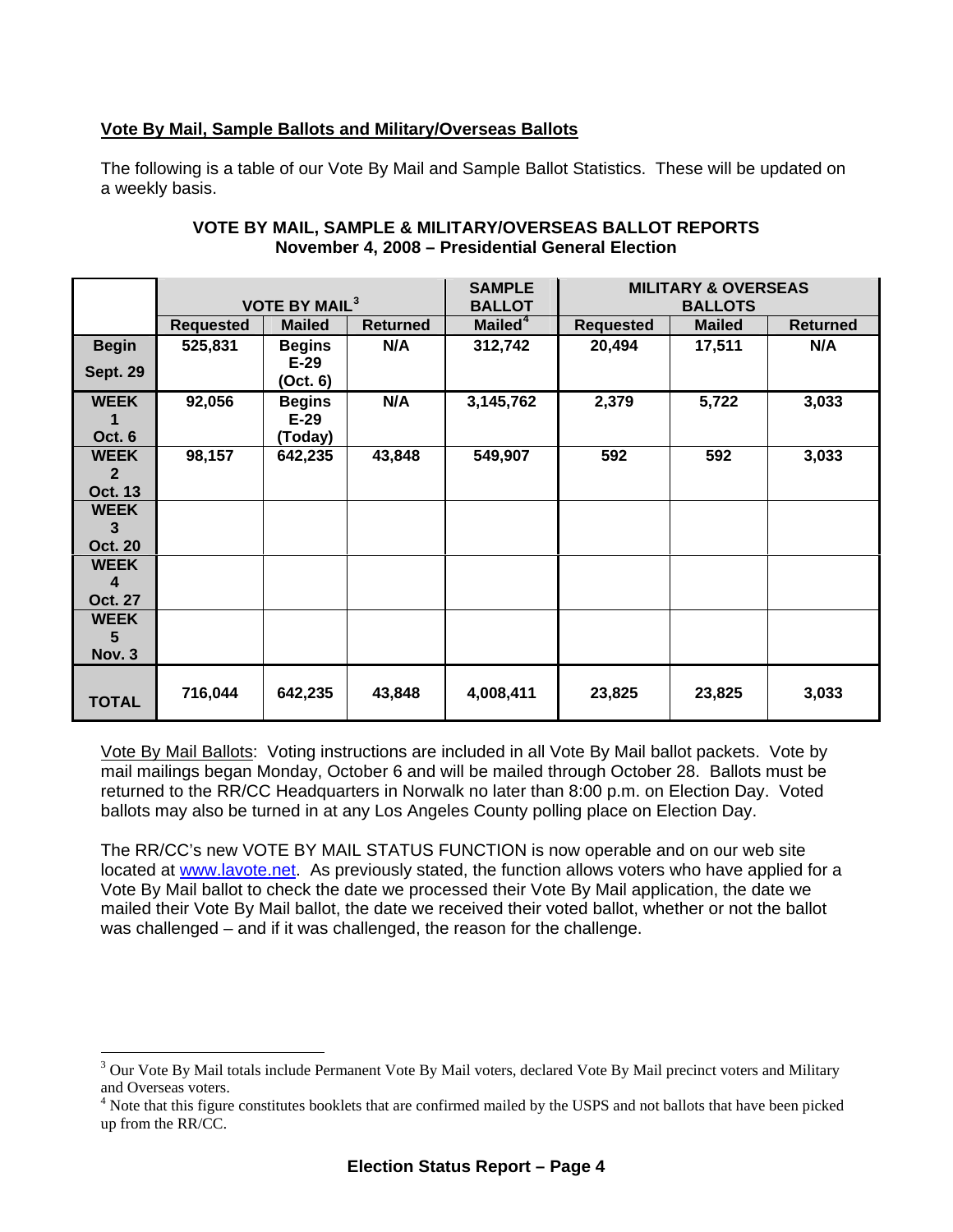Sample Ballots : Sample ballot mailing began on September 25 and continues until the weekend before the election. Voters can also look up their sample ballot along with their polling place location by logging into [www.lavote.net](http://www.lavote.net/) or by calling our toll free number at 1-800-815-2666. All printed materials are available in English, Spanish, Korean, Chinese, Tagalog/Filipino, Vietnamese and Japanese. Online services include these languages in addition to Russian, Armenian and Cambodian.

## **Online Poll Worker Training and Poll Worker Recruitment**

Our Poll Worker Training Program is now operable. Although we do not require poll workers to use all aspects of the training on the site, we encourage them to visit it and review the modules before Election Day and each poll worker trainee is assigned a username and password for online access. The online training augments and reinforces the required in-person training workshops.

We have reached all initial poll worker recruitment goals and we continue to build our reserve for Election Day. We successfully recruited Inspectors, Clerks, NVC Directors and Coordinators. We have recruited nearly 4,435 county employees and 4,300 student poll workers – both have broken records for the number of recruits in Los Angeles County in any election.

We have scheduled and are now conducting over 500 training classes at 90 locations throughout the county. Traning schedules and locations are available on our website.

The table below tracks the number of recruited poll workers.

 $\overline{a}$ 

|                        | <b>Inspectors</b>    | <b>Clerks</b>   | <b>Coordinators</b>  | <b>NVC Directors</b> |
|------------------------|----------------------|-----------------|----------------------|----------------------|
| <b>Beginning Total</b> | 4,380                | 17,154          | 670                  | 228                  |
| <b>Sept. 29</b>        |                      |                 |                      |                      |
| Week 1                 | $\overline{7}$       | 2,185           | 30                   | 40                   |
| Oct. 6                 |                      |                 | <b>Goal Achieved</b> | <b>Goal Achieved</b> |
| Week 2                 | 7                    | 1,931           |                      | 5                    |
| Oct. 13                | <b>Goal Achieved</b> | Goal            |                      | <b>Goal Exceeded</b> |
|                        |                      | <b>Exceeded</b> |                      |                      |
| Week 3                 |                      |                 |                      |                      |
| <b>Oct. 20</b>         |                      |                 |                      |                      |
| Week 4                 |                      |                 |                      |                      |
| Oct. 27                |                      |                 |                      |                      |
| <b>Total</b>           | 4,394                | 22,687          | 700                  | 273                  |

#### **POLL WORKER RECRUITMENT BY WEEK[5](#page-4-0) November 4, 2008 – Presidential General Election Goal: 26,760 (optimum staffing level; exceeds legal requirement)[6](#page-4-1)**

<span id="page-4-0"></span> $^5$  Figures represent *confirmed* student, County and regular Inspectors, Coordinators, NVC Directors and Clerks.

<span id="page-4-1"></span> $6$  Any poll workers not assigned are placed in our reserve program and are placed based on available positions.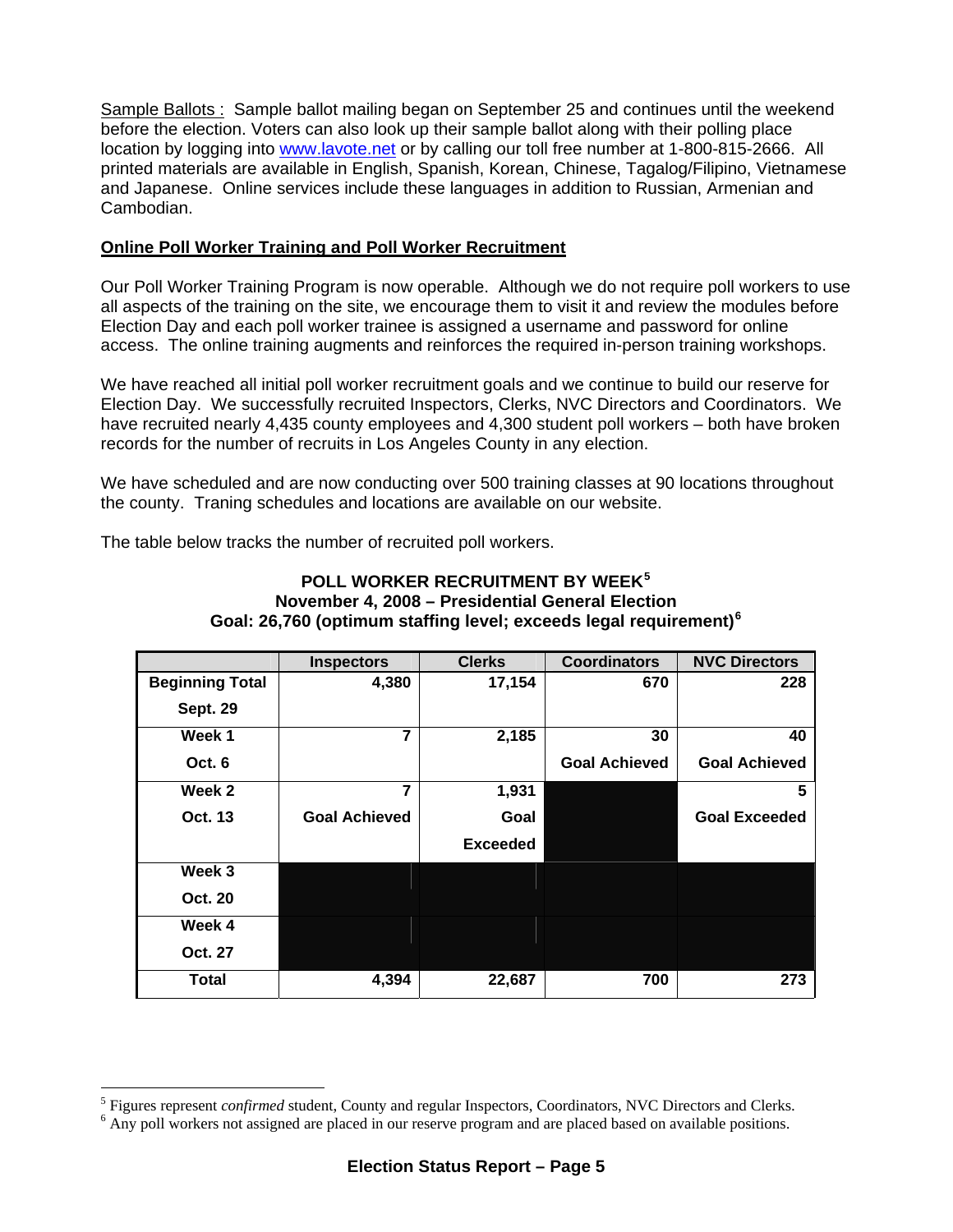#### **Braille Institute Voter Education Site**

Our Voter Education and Outreach Information program begins at the Braille Institute on October 22 and continues through October 31. Visitors to the site have access to multilingual voter education materials, Vote By Mail application packets and accessible voting machine demonstrations. Voters can also check their polling place locations and their registration status and ask questions of our trained staff members.

#### **Help Desk Program**

We fully implemented our AskEd Help Desk program in June. The Help Desk call system assists the public and RR/CC staff in problem resolution during high call volume periods. It also provides valuable statistics that document the type of problem or inquiry, the time it took to resolve the issue and whether or not it was solved at the "front end" or routed to another area for follow up. In June, our AskEd operators fielded over 5,000 calls on Election Day. A majority of them – 89 percent – were resolved in under a minute. Our entire staff will attend training as this system has become the standard for fielding Election Day calls. We recently conducted mandatory AskEd training sessions and we will continue training sessions until all Election Day phone personnel are fully trained.

#### **Phone System Modification**

The RR/CC has assembled a project team to implement enhanced telephone service for the November election. The team includes staff from the RR/CC Technical Services Bureau, Information Services Department (ISD) ITS, Los Angeles City Clerk's Office and Verizon. For this election, we will have three call center sites operating – one at Los Angeles City Clerk's Piper Tech Election Operations Center, one at the ISD-ITS headquarters and our main call center at the RR/CC Headquarters in Norwalk. The addition of the remote call centers provides in excess of 150 operators assisting with Election Day calls. All phone staff will be trained on and will utilize our AskEd Help Desk program.

We anticipate Election Day telephone calls may peak at 6,000 calls per hour. Our goal with the enhanced phone system is to ensure every call is answered by either an automated response voice or a live operator. We recognize the limitations of our current telephone communications infrastructure and appreciate the support we have received to make these enhancements.

#### **Results Reporting**

We are expecting record high voter turnout for this election. Anticipated long lines at the polls and increased ballot volume will impact timeframes for reporting Election Night results. We are focused on careful transfer and ballot tally operations so that the results we do issue will be accurate and as timely as possible. Information provided to candidates and media in advance of the election will address this issue. We will be issuing a historical Election Night reporting analysis to your Board and to the media that shows ballot processing and reporting times in past Presidential Primary and General elections.